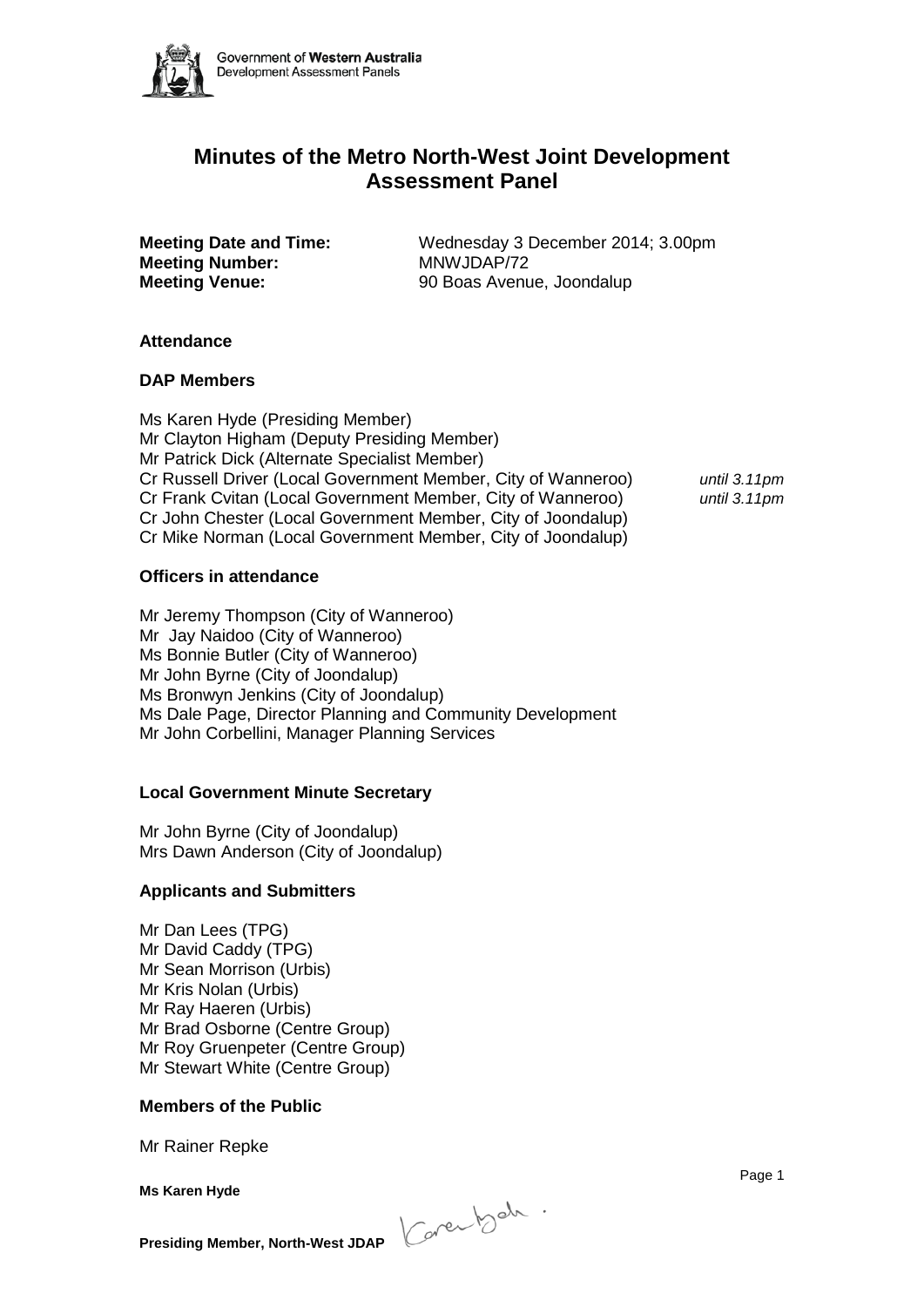

### Mr Stan Seminow

There was one member of the press in attendance.

## **1. Declaration of Opening**

The Presiding Member, Ms Karen Hyde declared the meeting open at 3.00pm on Wednesday 3 December 2014 and acknowledged the past and present traditional owners and custodians of the land on which the meeting was being held.

The Presiding Member announced the meeting would be run in accordance with the *Development* Assessment *Panel Standing Orders 2012* under the *Planning and Development (Development Assessment Panels) Regulations 2011*.

The Presiding Member advised that the meeting is being audio recorded in accordance with Section 5.16 of the Standing Orders 2012; No Recording of Meeting, which states: *'A person must not use any electronic, visual or audio recording device or instrument to record the proceedings of the DAP meeting unless the Presiding Member has given permission to do so.'* The Presiding Member granted permission for the minute taker to record proceedings for the purpose of the minutes only.

## **2. Apologies**

Mr Paul Drechsler (Deputy Presiding Member) Mr Fred Zuideveld (Alternate Specialist Member)

## **3. Members on Leave of absence**

Panel member, Ms Karen Hyde has been granted leave of absence by the Minister for the period of 24 December 2014 to 16 January 2015 inclusive.

## **4. Noting of minutes**

Note the Minutes of the Metro North-West JDAP meeting no. 71 held on 13 November 2014.

#### **5. Disclosure of interests**

Panel member, Mr Fred Zuideveld, declared an Impartiality Interest in item 8.1. Madeley Development Alliance Pty Ltd is a subsidiary of Niche Living. Niche Living is a client of Zuideveld Marchant Hur of which Mr Zuideveld is a director. Mr Zuideveld has also worked on a feasibility study for this site and the architect for the development is known to him.

In accordance with section 6.3.1 of the Standing Orders 2012, the Presiding Member determined that the member listed above, who had disclosed a Pecuniary Interest, was not permitted to participate in the discussion or voting on the items.

#### **6. Declaration of Due Consideration**

All members declared that they had duly considered the documents.

**Presiding Member, North-West JDAP Context by the Page 2**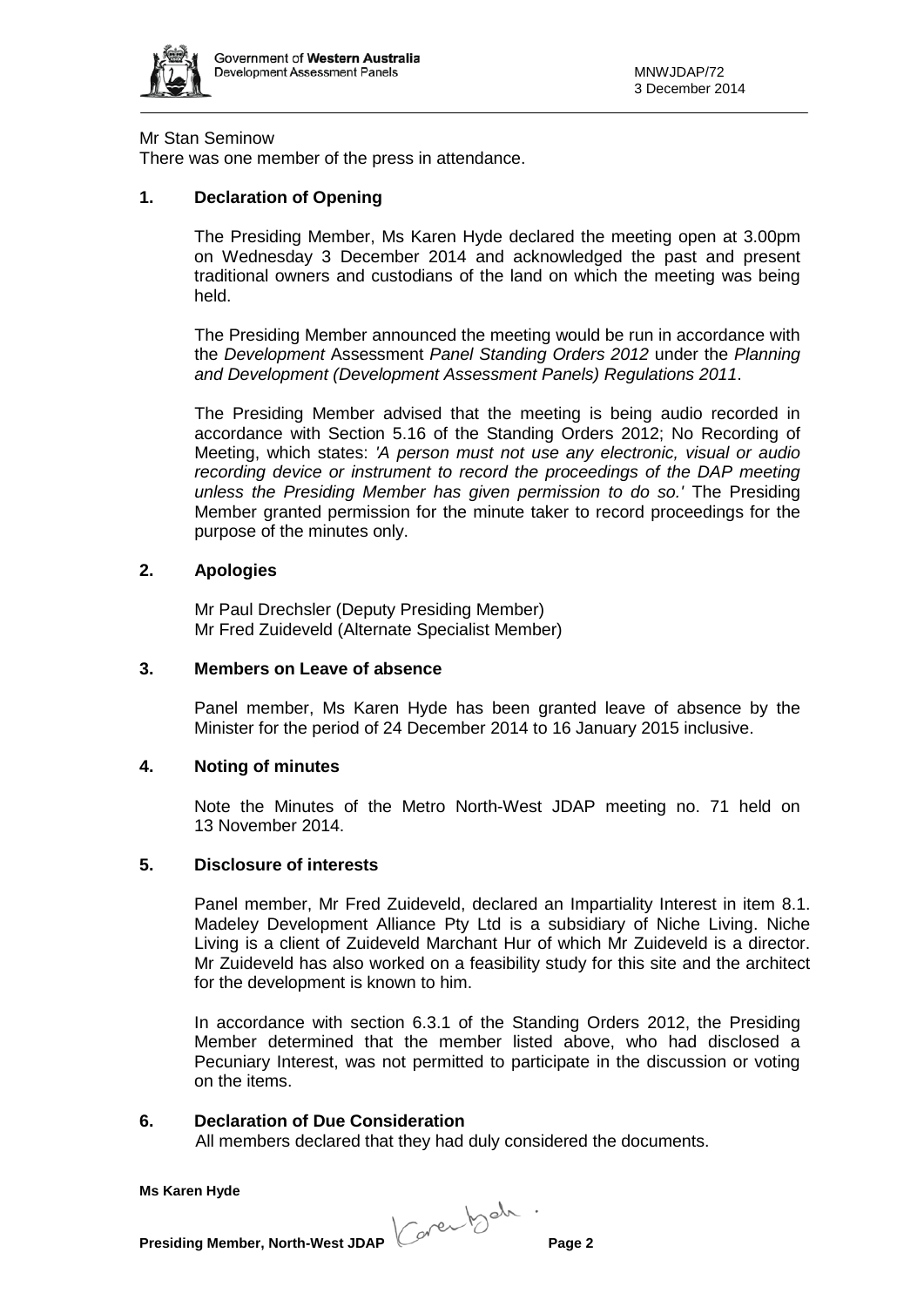

Item 7 was considered after Item 8.1 and prior to Item 8.2.

#### **7. Deputations and presentations**

7.1 Presenter Mr David Caddy (TPG)

Mr Caddy addressed the DAP members, speaking against Item 8.2.

7.2 Presenter Mr Rainer Repke

Mr Repke addressed the DAP members, speaking in favour of Item 8.2.

7.3 Present Mr Ray Haeren (Urbis)

Mr Haeren addressed the DAP members, speaking in favour of Item 8.2.

## **8. Form 1 - Responsible Authority Reports – DAP Applications**

| 8.1 | <b>Property Location:</b><br><b>Application Details:</b>         | Lot 100 (260) Wanneroo Road, Madeley<br>16 Single Dwellings, 90 Grouped<br>and associated common<br><b>Dwellings</b><br>property. |
|-----|------------------------------------------------------------------|-----------------------------------------------------------------------------------------------------------------------------------|
|     | Applicant:                                                       | TPG                                                                                                                               |
|     | Owner:<br>Responsible authority:<br>Report date:<br>DoP File No: | Madeley Development Alliance Pty Ltd<br>City of Wanneroo<br>15 October 2014<br>DAP/14/00606                                       |

## **REPORT RECOMMENDATION / PRIMARY MOTION**

**Moved by: Cr Zvitan <b>Seconded by: Cr Driver** 

That the Metro North-West Joint Development Assessment Panel resolves to:

**Approve** DAP Application reference DAP/14/00606 and accompanying plans **(Attachment 1, 2 and 3)** in accordance with the provisions of the City of Wanneroo District Planning Scheme No. 2, subject to the following conditions being met to the satisfaction of the Manager, Planning Implementation.

- 1. This decision constitutes planning approval only and is valid for a period of 2 years from the date of approval. If the subject development is not substantially commenced within the 2 year period, the approval shall lapse and be of no further effect.
- 2. A refuse management plan shall be lodged and approved with the City prior to the commencement of construction and shall detail how waste is to be managed on-site including access, egress and manoeuvring of the City's Waste Vehicles and relevant bin pad locations. Thereafter, refuse shall be managed in accordance with the approved refuse management plan

**Presiding Member, North-West JDAP Context by the Page 3**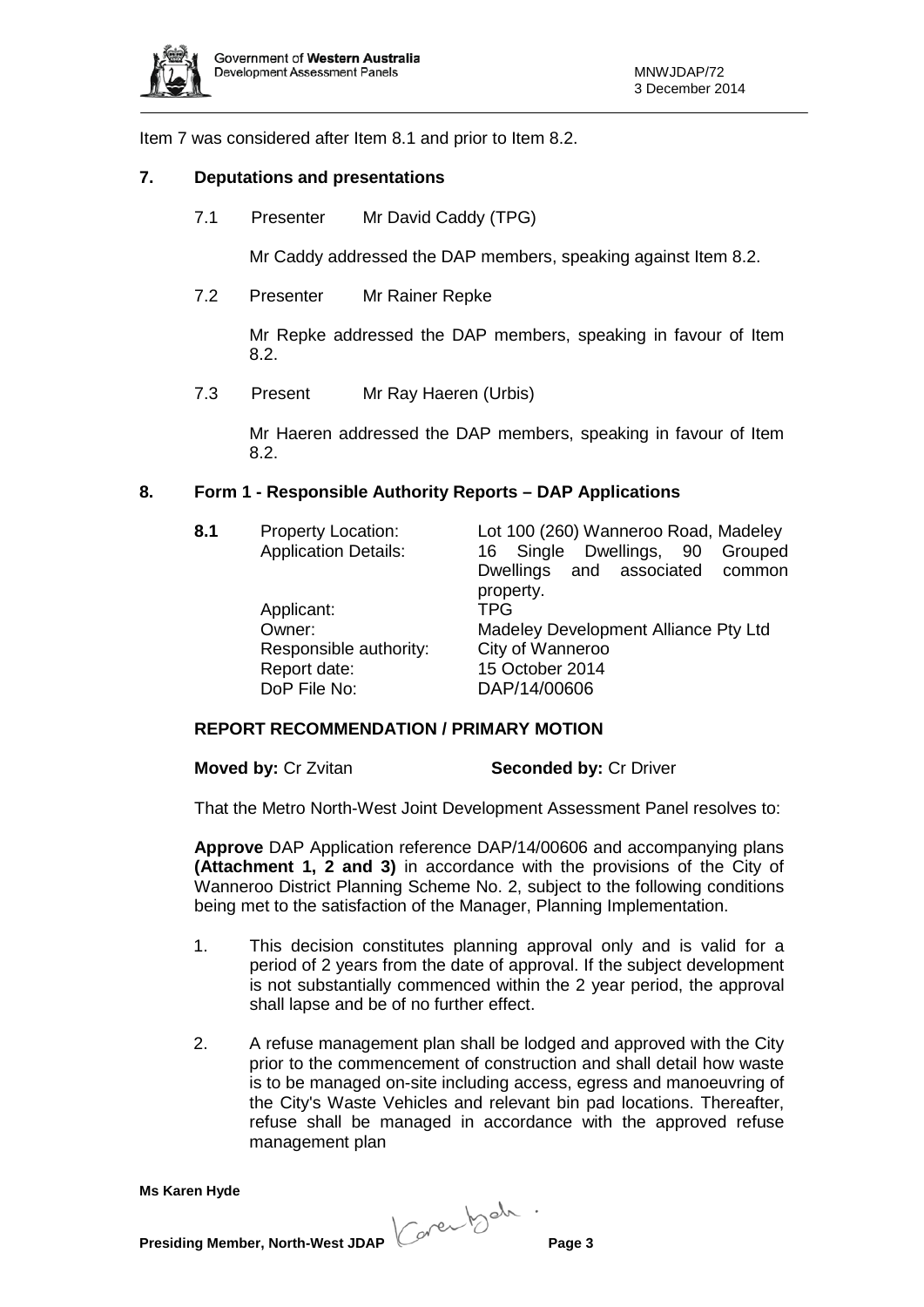- 3. Detailed landscaping and reticulation plans for the subject site and adjacent road verges shall be lodged for approval by the City prior to the commencement of construction to the satisfaction of the Manager, Land Development. Planting and installation of landscaping and reticulation shall be provided in accordance with approved landscaping and reticulation plans prior to occupancy of the development and thereafter maintained to the satisfaction of the City.
- 4. Visitor parking areas shall be designed and constructed in accordance with the Australian Standards for On-street and Off-street Carparking (AS2890), and shall be drained, sealed, marked and permanently set aside as such, and thereafter maintained to the satisfaction of the City.
- 5. The driveways and crossovers shall be designed and constructed to the residential specifications before occupation of the dwellings.
- 6. The parking areas and associated access (private roads) indicated on the approved plans shall not be used for the purpose of storage or obstructed in any way at any time, without the prior written approval of the City.
- 7. Lighting shall be installed along all common access ways, pedestrian pathways and in all common service areas prior to the development first being occupied.
- 8. An on-site stormwater drainage system, sufficient to contain a 1:100 year storm event (over 24 hours) shall be provided. Plans illustrating the system proposed shall be submitted for approval when application is made for a building licence and the system shall be installed during the construction of the development.
- 9. The proposed common property access way (private roads) being constructed and drained at the landowner/applicant's cost to allow the movement of the City of Wanneroo refuse trucks to the specifications and satisfaction of the City of Wanneroo.
- 10. The applicant shall lodge an Easement for the purpose of collecting refuse pursuant to Section 195 of the *Land Administration Act 1997,*  being to the benefit of the City of Wanneroo for access onto the common property, as shown on the approved plans. The Deed shall be lodged prior to the occupation of the approved development and shall be to the specification and satisfaction of the City of Wanneroo.
- 11. The development is to be undertaken in accordance with the recommendations of the Lloyd George Acoustics Transportation Noise Assessment as lodged with the application dated 5 August 2014.
- 12. Permeable fencing as included in Attachment 4 to this report is to be provided on the following lots;
	- The Northern boundary of Lot 12;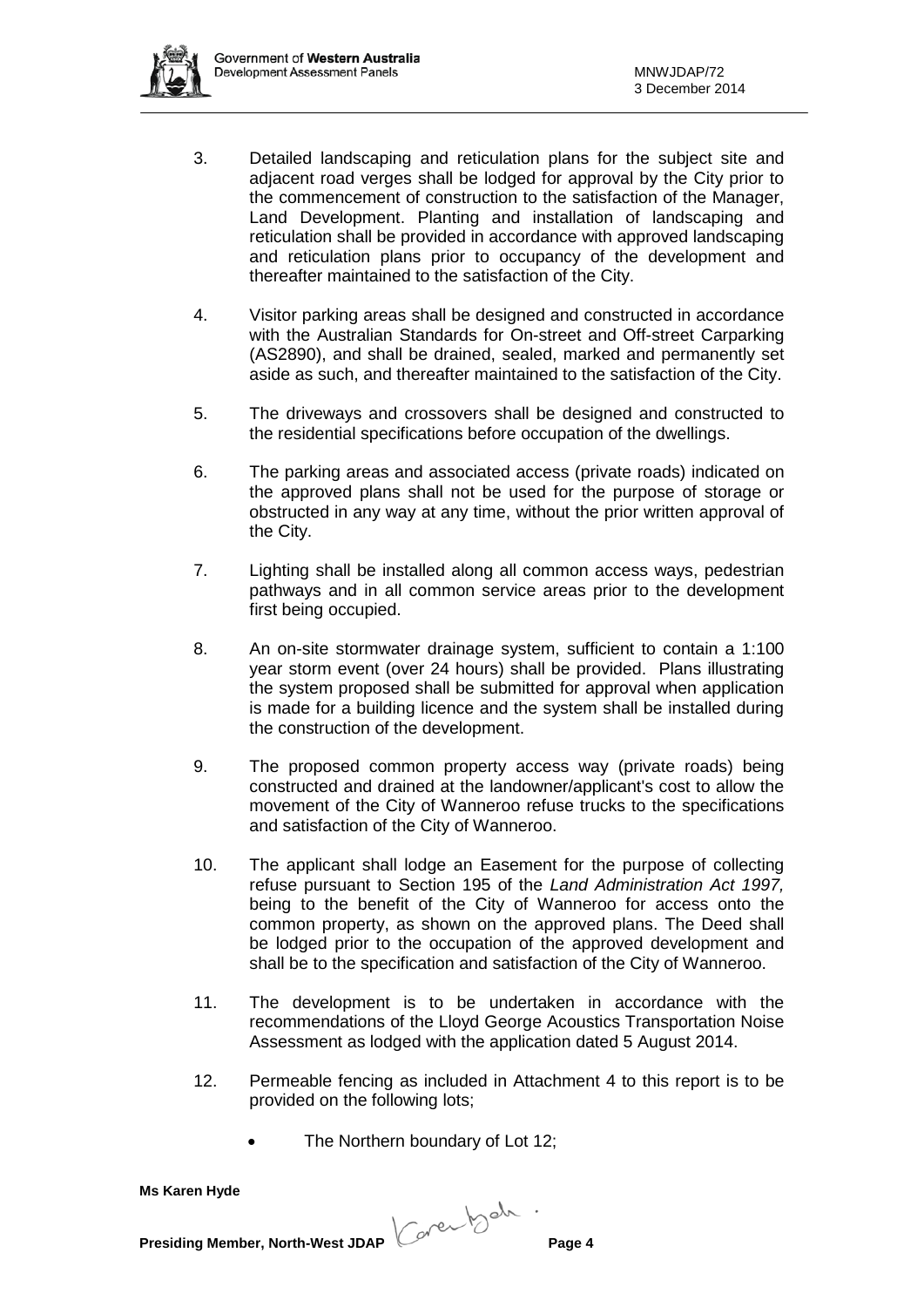

- The Western boundary of Lot 13; and
- The Northern boundary of Lot  $72 76$ .
- 13. The common area 'landscaping' located to the south of Lot 34, 'landscaping' located south of Lot 71/35 and the 'electrical SMSB location' south of lot 35 shall be within the common property area and the plans to be modified as such.
- 14. Redundant driveways/crossovers shall be removed and the verge and its vegetation shall be reinstated at the full expense of the applicant/landowner.
- 15. The ground levels located on the boundary of the land reserved for the Wanneroo Road/Whitfords Avenue/Gnangara Road and proposed Lots 12-34 shall be required to conform to the ultimate ground levels planned for the abovementioned intersection and future Gnangara Road alignment.
- 16. Prior to the commencement of construction of the development, a construction management plan shall be submitted and approved by the City detailing how the construction of the development will be managed in order to limit the impact on the users of the surrounding area. The plan will need to ensure that:
	- adequate space is provided within the subject site for the parking of construction vehicles and for the storage of building materials so as to minimise the need to utilise the surrounding road network;
	- adequate provision is made for the parking of workers vehicles;
	- pedestrian and vehicular access around the site is maintained;
	- bus stops/shelters or other infrastructure on public land is temporarily relocated as may be necessary;
	- the delivery of goods and materials does not adversely impact on the amenity of the surrounding properties; and
	- the hours of construction are limited to ensure that there is no adverse impact on the amenity of the surrounding properties.

Thereafter, construction shall be undertaken in accordance with the approved construction management plan

## **Advice Notes:**

- 1. This is a planning approval only and is issued under the City of Wanneroo's District Planning Scheme No. 2 and the Metropolitan Region Scheme. It is the proponent's responsibility to comply with all other applicable legislation and obtain all required approvals, licences and permits prior to commencement of this development.
- 2. This planning approval does not take into account any restrictive covenants. It is the proponent's responsibility to ensure that the development will not result in a conflict of contractual obligation.

**Ms Karen Hyde**

**Presiding Member, North-West JDAP Page 5**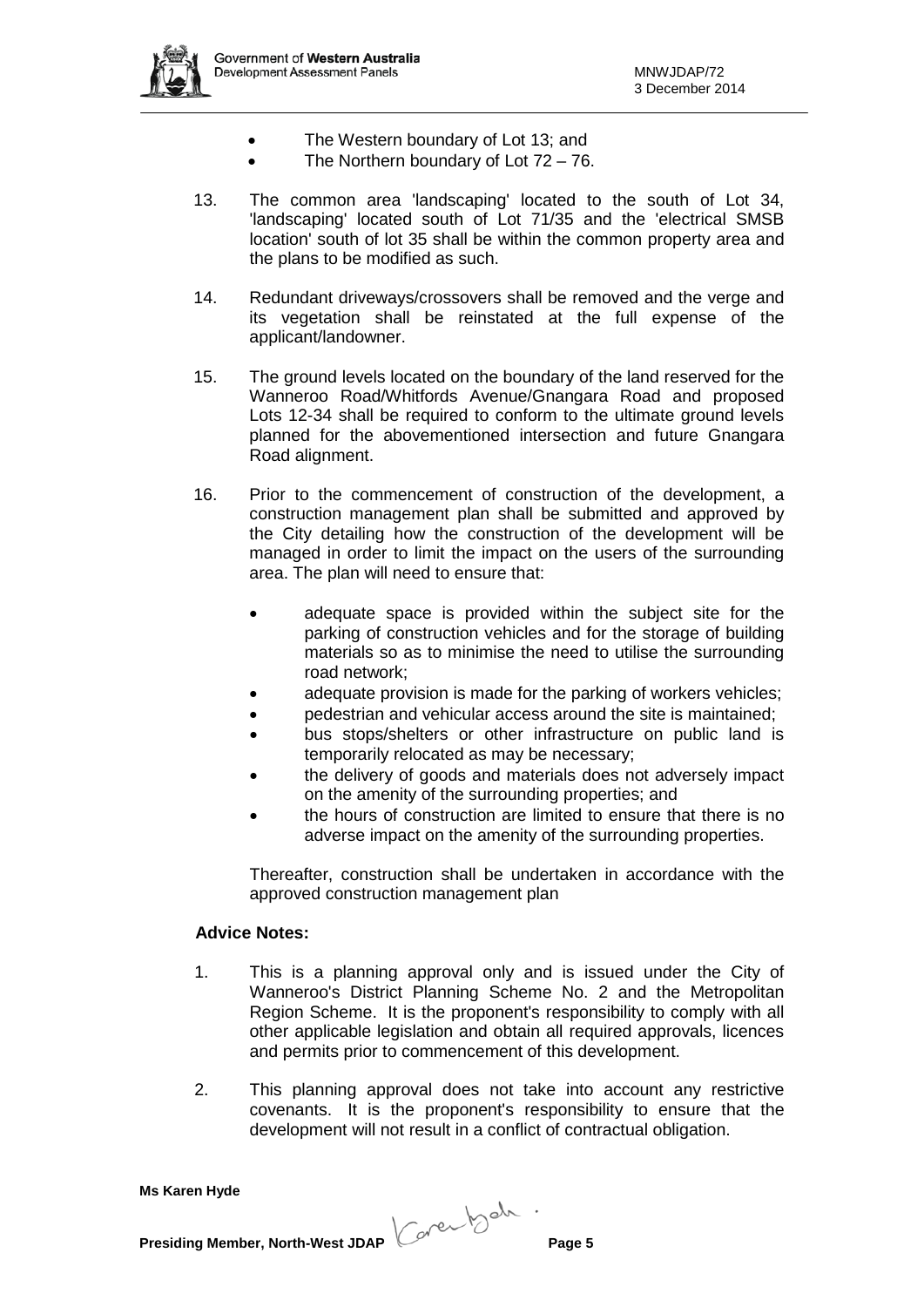

- 3. This approval should not be construed that the City will support a survey strata or green title subdivision application for the development. A subdivision application for Survey Strata without common property or green title subdivision will need to meet the minimum and average site areas for the dwelling types, as prescribed in the Residential Design Codes.
- 4. In regards to Condition 10, the common property cannot be legally accessed by the City of Wanneroo as no easement exists over the property. As a result, a *Deed of Easement* is required to ensure refuse bin collection can be completed by the City of Wanneroo.
- 5. In regards to Condition 11, development is to include noise walls as identified in the Transportation Noise Assessment as well as façade treatment packages A, B and C for required lots.
- 6. In regards to Condition 12, permeable fencing is only required on lots 12 and 13 to ensure active surveillance of the common property area and is not required for the entirety of the boundary.
- 7. In regards to Condition 13, the plan identifies these as separate lots. The purpose of the condition is to provide clarity that these areas are common property and not individual lots.

## **AMENDING MOTION**

#### **Moved by:** Mr Higham **Seconded by:** Mr Dick

That the words '*being constructed and drained*' be replaced with the words '*being constructed, drained and maintained*' in Condition 9 as follows.

9. The proposed common property access way (private roads) being constructed, drained and maintained at the landowner/applicant's cost to allow the movement of the City of Wanneroo refuse trucks to the specifications and satisfaction of the City of Wanneroo.

**REASON:** To ensure clear movement for the City of Wanneroo's refuse vehicles.

#### **The Amending Motion was put and CARRIED UNANIMOUSLY.**

#### **REPORT RECOMMENDATION / PRIMARY MOTION (AS AMENDED)**

**Moved by: Cr Cvitan <b>Seconded by: Cr Driver** 

That the Metro North-West Joint Development Assessment Panel resolves to:

**Approve** DAP Application reference DAP/14/00606 and accompanying plans **(Attachment 1, 2 and 3)** in accordance with the provisions of the City of Wanneroo District Planning Scheme No. 2, subject to the following conditions being met to the satisfaction of the Manager, Planning Implementation.

**Presiding Member, North-West JDAP Context by the Page 6**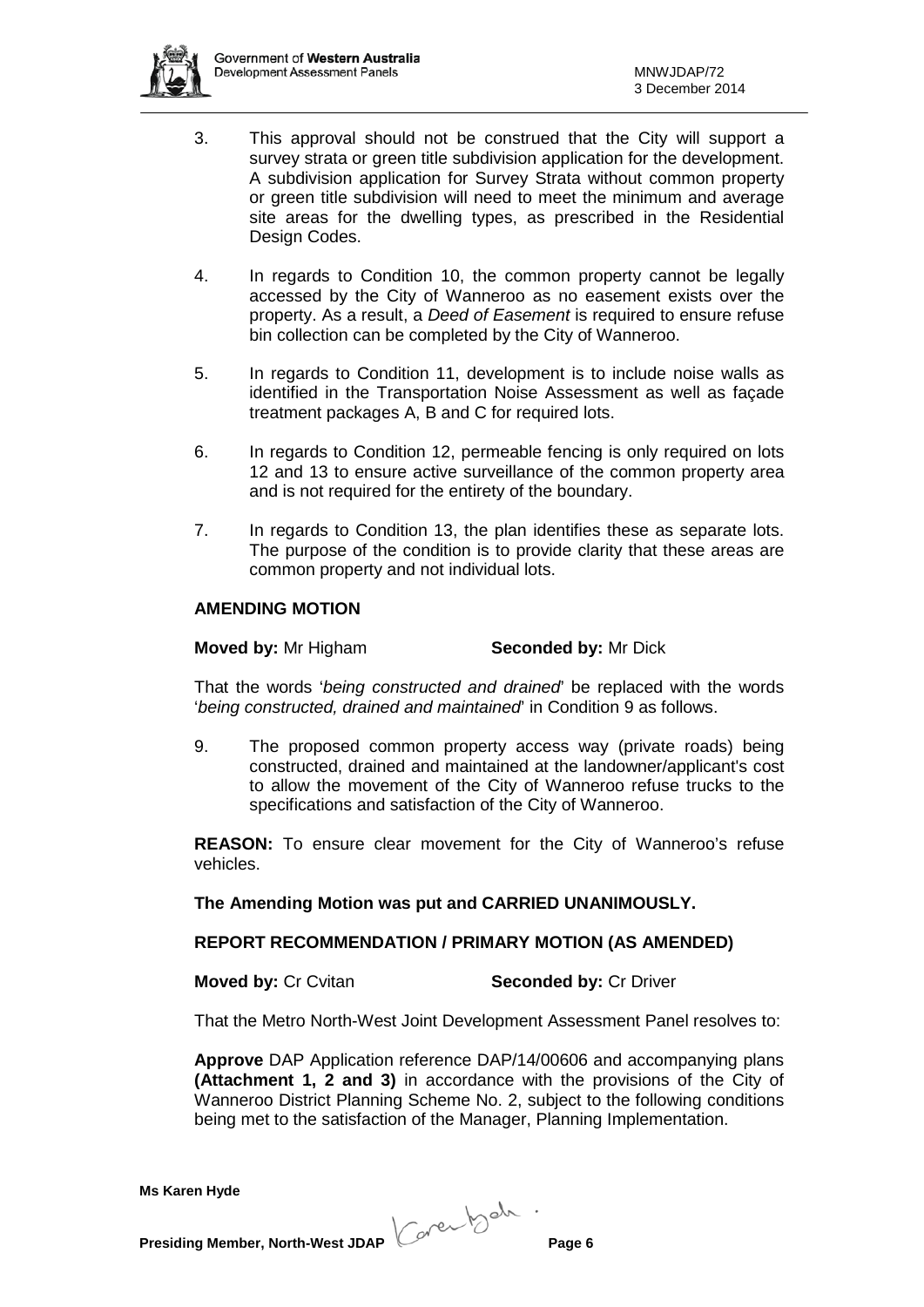

- 1. This decision constitutes planning approval only and is valid for a period of 2 years from the date of approval. If the subject development is not substantially commenced within the 2 year period, the approval shall lapse and be of no further effect.
- 2. A refuse management plan shall be lodged and approved with the City prior to the commencement of construction and shall detail how waste is to be managed on-site including access, egress and manoeuvring of the City's Waste Vehicles and relevant bin pad locations. Thereafter, refuse shall be managed in accordance with the approved refuse management plan
- 3. Detailed landscaping and reticulation plans for the subject site and adjacent road verges shall be lodged for approval by the City prior to the commencement of construction to the satisfaction of the Manager, Land Development. Planting and installation of landscaping and reticulation shall be provided in accordance with approved landscaping and reticulation plans prior to occupancy of the development and thereafter maintained to the satisfaction of the City.
- 4. Visitor parking areas shall be designed and constructed in accordance with the Australian Standards for On-street and Off-street Carparking (AS2890), and shall be drained, sealed, marked and permanently set aside as such, and thereafter maintained to the satisfaction of the City.
- 5. The driveways and crossovers shall be designed and constructed to the residential specifications before occupation of the dwellings.
- 6. The parking areas and associated access (private roads) indicated on the approved plans shall not be used for the purpose of storage or obstructed in any way at any time, without the prior written approval of the City.
- 7. Lighting shall be installed along all common access ways, pedestrian pathways and in all common service areas prior to the development first being occupied.
- 8. An on-site stormwater drainage system, sufficient to contain a 1:100 year storm event (over 24 hours) shall be provided. Plans illustrating the system proposed shall be submitted for approval when application is made for a building licence and the system shall be installed during the construction of the development.
- 9. The proposed common property access way (private roads) being constructed, drained and maintained at the landowner/applicant's cost to allow the movement of the City of Wanneroo refuse trucks to the specifications and satisfaction of the City of Wanneroo.
- 10. The applicant shall lodge an Easement for the purpose of collecting refuse pursuant to Section 195 of the *Land Administration Act 1997,*  being to the benefit of the City of Wanneroo for access onto the common property, as shown on the approved plans. The Deed shall

**Ms Karen Hyde**

**Presiding Member, North-West JDAP Page 7**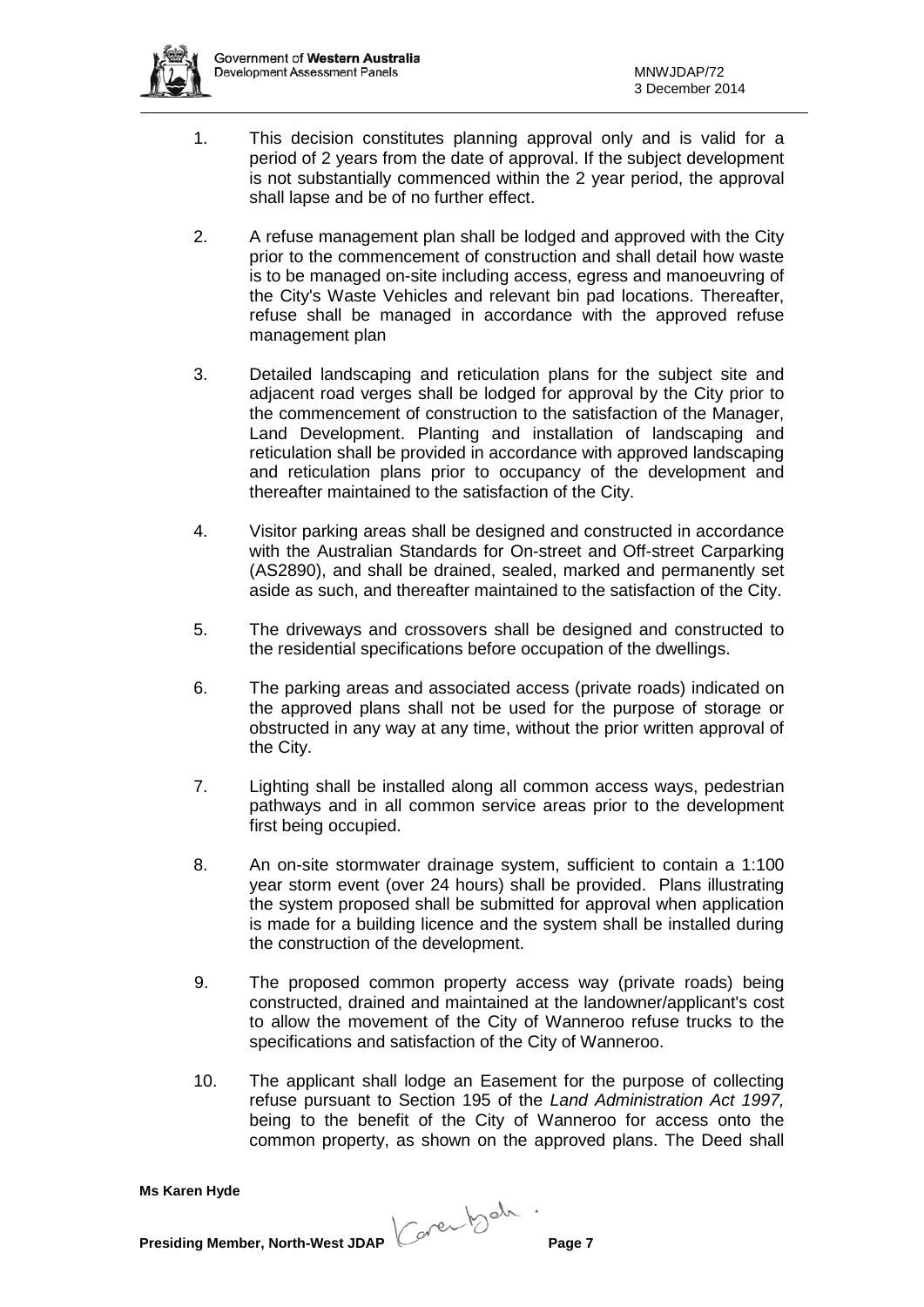

be lodged prior to the occupation of the approved development and shall be to the specification and satisfaction of the City of Wanneroo.

- 11. The development is to be undertaken in accordance with the recommendations of the Lloyd George Acoustics Transportation Noise Assessment as lodged with the application dated 5 August 2014.
- 12. Permeable fencing as included in Attachment 4 to this report is to be provided on the following lots;
	- a. The Northern boundary of Lot 12;
	- b. The Western boundary of Lot 13; and
	- c. The Northern boundary of Lot 72 76.
- 13. The common area 'landscaping' located to the south of Lot 34, 'landscaping' located south of Lot 71/35 and the 'electrical SMSB location' south of lot 35 shall be within the common property area and the plans to be modified as such.
- 14. Redundant driveways/crossovers shall be removed and the verge and its vegetation shall be reinstated at the full expense of the applicant/landowner.
- 15. The ground levels located on the boundary of the land reserved for the Wanneroo Road/Whitfords Avenue/Gnangara Road and proposed Lots 12-34 shall be required to conform to the ultimate ground levels planned for the abovementioned intersection and future Gnangara Road alignment.
- 16. Prior to the commencement of construction of the development, a construction management plan shall be submitted and approved by the City detailing how the construction of the development will be managed in order to limit the impact on the users of the surrounding area. The plan will need to ensure that:
	- adequate space is provided within the subject site for the parking of construction vehicles and for the storage of building materials so as to minimise the need to utilise the surrounding road network;
	- adequate provision is made for the parking of workers vehicles;
	- pedestrian and vehicular access around the site is maintained;
	- bus stops/shelters or other infrastructure on public land is temporarily relocated as may be necessary;
	- the delivery of goods and materials does not adversely impact on the amenity of the surrounding properties; and
	- the hours of construction are limited to ensure that there is no adverse impact on the amenity of the surrounding properties.

Thereafter, construction shall be undertaken in accordance with the approved construction management plan.

**Presiding Member, North-West JDAP Context by the Page 8**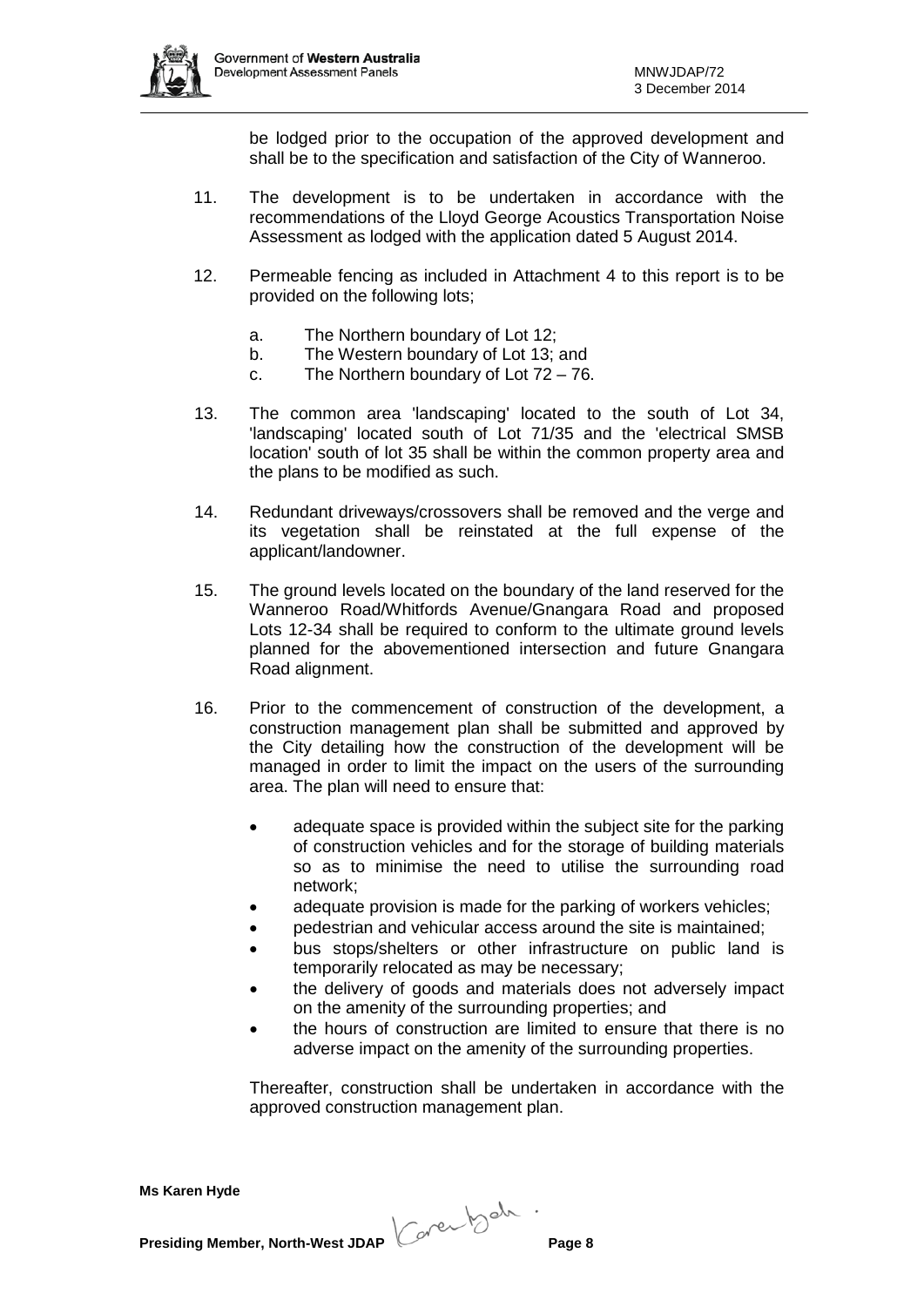

#### **Advice Notes:**

- 1. This is a planning approval only and is issued under the City of Wanneroo's District Planning Scheme No. 2 and the Metropolitan Region Scheme. It is the proponent's responsibility to comply with all other applicable legislation and obtain all required approvals, licences and permits prior to commencement of this development.
- 2. This planning approval does not take into account any restrictive covenants. It is the proponent's responsibility to ensure that the development will not result in a conflict of contractual obligation.
- 3. This approval should not be construed that the City will support a survey strata or green title subdivision application for the development. A subdivision application for Survey Strata without common property or green title subdivision will need to meet the minimum and average site areas for the dwelling types, as prescribed in the Residential Design Codes.
- 4. In regards to Condition 10, the common property cannot be legally accessed by the City of Wanneroo as no easement exists over the property. As a result, a *Deed of Easement* is required to ensure refuse bin collection can be completed by the City of Wanneroo.
- 5. In regards to Condition 11, development is to include noise walls as identified in the Transportation Noise Assessment as well as façade treatment packages A, B and C for required lots.
- 6. In regards to Condition 12, permeable fencing is only required on lots 12 and 13 to ensure active surveillance of the common property area and is not required for the entirety of the boundary.
- 7. In regards to Condition 13, the plan identifies these as separate lots. The purpose of the condition is to provide clarity that these areas are common property and not individual lots.

## **The Report Recommendation / Primary Motion (as amended) was put and CARRIED UNANIMOUSLY.**

*Crs Driver and Cvitan (City of Wanneroo) rotated on the panel with Crs Chester and Norman (City of Joondalup) at 3.11pm.*

|  | Presiding Member, North-West JDAP |
|--|-----------------------------------|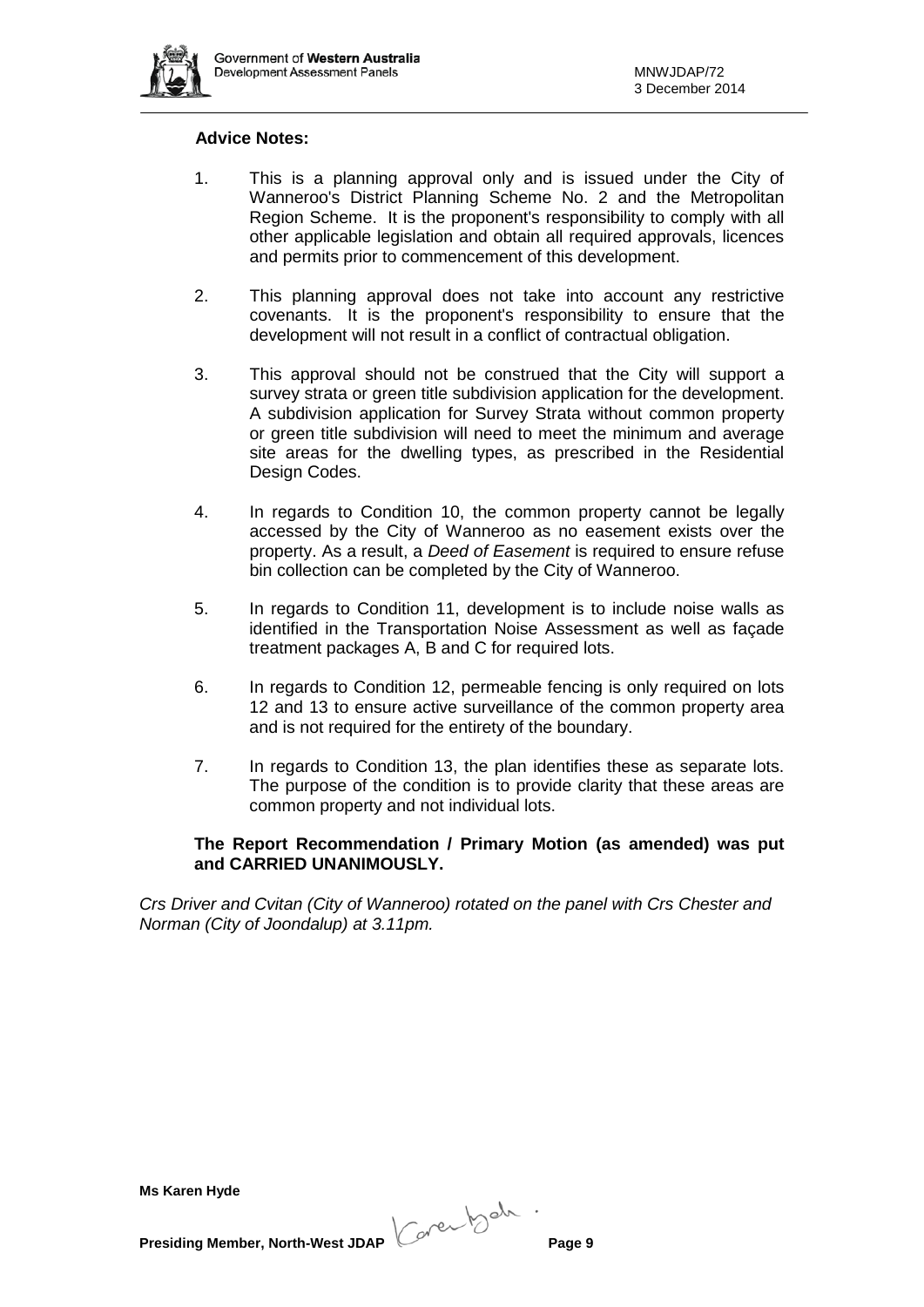

| Lot 501 (470) Whitfords Avenue,<br><b>Property Location:</b><br><b>Hillarys</b>       |
|---------------------------------------------------------------------------------------|
| <b>Application Details:</b><br>Extensions and upgrade to existing<br>shopping centre. |
| Urbis Pty Ltd on behalf of Centre<br>Group                                            |
| Westfield Management Ltd,<br>Reco<br>Whitford Pty Ltd and RE1 Ltd                     |
| City of Joondalup<br>Responsible authority:                                           |
| 26 November 2014                                                                      |
| DAP/14/00580                                                                          |
|                                                                                       |

## **REPORT RECOMMENDATION / PRIMARY MOTION**

| <b>Moved by: Cr Norman</b> | <b>Seconded by: Cr Chester</b> |
|----------------------------|--------------------------------|
|----------------------------|--------------------------------|

That the Metro North-West Joint Development Assessment Panel resolves to:

APPROVE DAP application reference DAP/14/00580 and accompanying plans date stamped DA-01 (Revision A), DA-A01 (Revision A), DA-A02 (Revision A), DA-B01(Revision A), DA-B02 (Revision B), DA-B03 (Revision B), DA-C01 (Revision A) DAC02 (Revision A), DA-C03 (Revision A), DA-C04 (Revision A) in accordance with Clause 6.9 of the *City of Joondalup District Planning Scheme No. 2*, subject to the following conditions:

## **Conditions:**

- 1. This decision constitutes planning approval only and is valid for a period of two years from the date of approval. If the subject development is not substantially commenced within the two year period, the approval shall lapse and be of no further effect.
- 2. The applicant shall coordinate with Main Roads WA to produce a Transport Impact Assessment to determine the design of the Whitfords Avenue and Marmion Avenue intersection to the specification of Main Roads WA and satisfaction of the City prior to the commencement of development. This design shall align with the ultimate intersection design as planned. All costs associated with the preparation of the Traffic Impact Assessment shall be at the expense of the applicant.
- 3. The following Marmion Avenue and Whitfords Avenue intersection turning movements shall be upgraded at the expense of the applicant, to the specification of Main Roads WA and satisfaction of the City, prior to the development first being occupied:
	- Southbound right turn
	- Westbound left turn
	- Eastbound left turn
	- Northbound left turn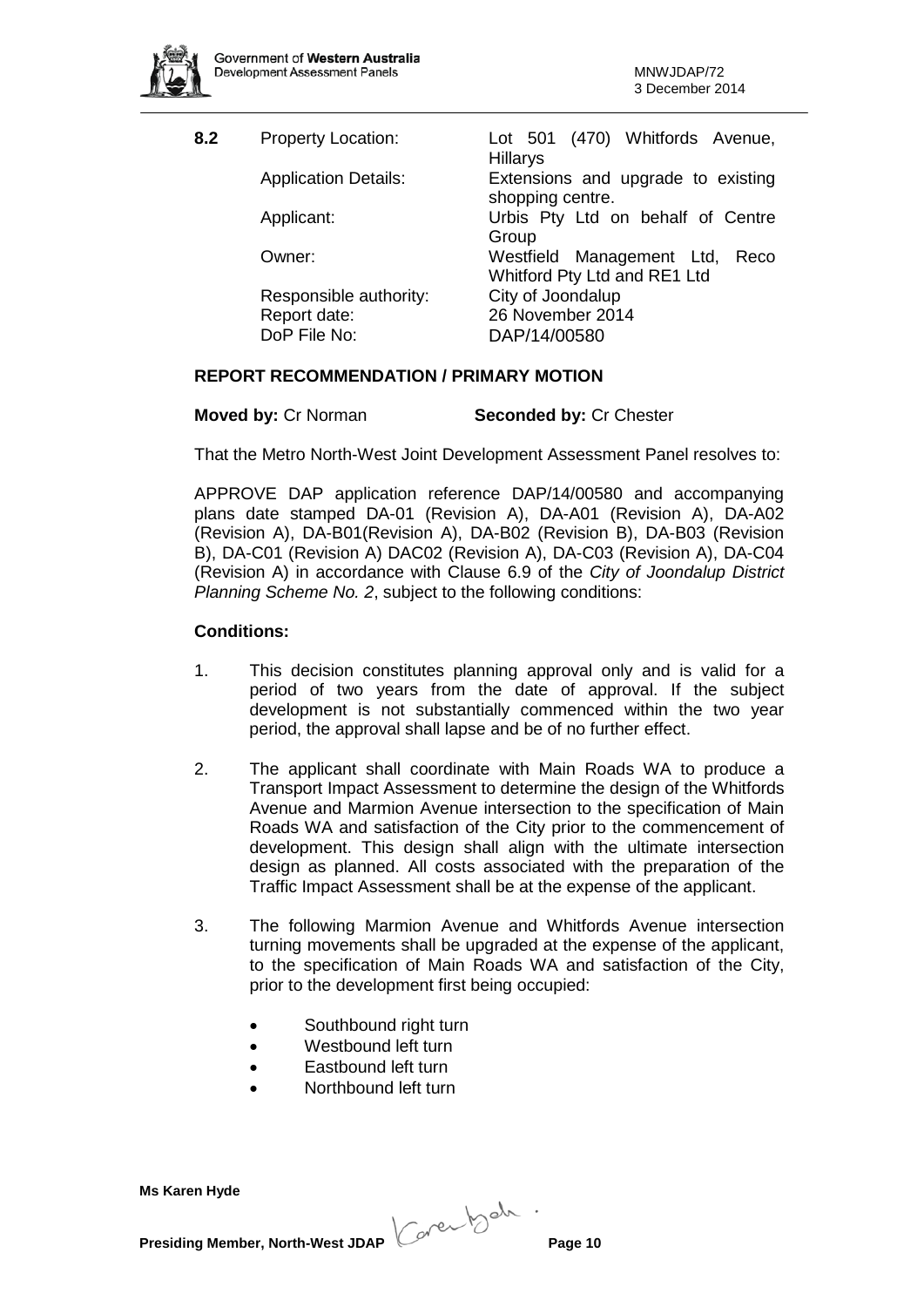

These upgrades shall be inclusive of design, review, approval, construction and signal costs, and shall be carried out to the specification of Main Roads WA and the satisfaction of the City.

- 4. A full schedule of materials, colours and finishes for all external facades shall be submitted to, and approved by the City, prior to the commencement of development. The schedule shall provide for further articulation of the acoustic wall facing Whitfords Avenue, to create greater visual interest as viewed from the street, and details of future signage types and location. Development shall be in accordance with the approved schedule and all external materials and finishes shall be maintained to a high standard to the satisfaction of the City.
- 5. A Construction Management Plan shall be submitted to, and approved by the City, prior to the commencement of development. The Plan shall detail how it is proposed to manage:
	- all forward works for the site;
	- the delivery of materials and equipment to the site;
	- the storage of materials and equipment on the site;
	- the parking arrangements for the contractors and subcontractors;
	- the management of sand and dust during the construction process;
	- other matters likely to impact on the surrounding properties.

Construction shall be undertaken in accordance with the Construction Management Plan.

- 6. Detailed landscaping plans shall be submitted to the City for approval prior to the commencement of development. These landscaping plans are to indicate the proposed landscaping treatment(s) of the subject site and the adjoining road verge(s), and shall:
	- Provide full details of the green wall installations, including the loading dock screening devices and acoustic wall;
	- Be drawn at an appropriate scale of either 1:100, 1:200 or 1:500;
	- Provide all details relating to paving, treatment of verges and tree planting in the car park;
	- Show spot levels and/or contours of the site;
	- Indicate any natural vegetation to be retained and the proposed manner in which this will be managed;
	- Be based on water sensitive urban design principles to the satisfaction of the City;
	- Be based on Designing Out Crime principles to the satisfaction of the City; and
	- Show all irrigation design details.

**Ms Karen Hyde**

**Presiding Member, North-West JDAP Concerned to the Page 11**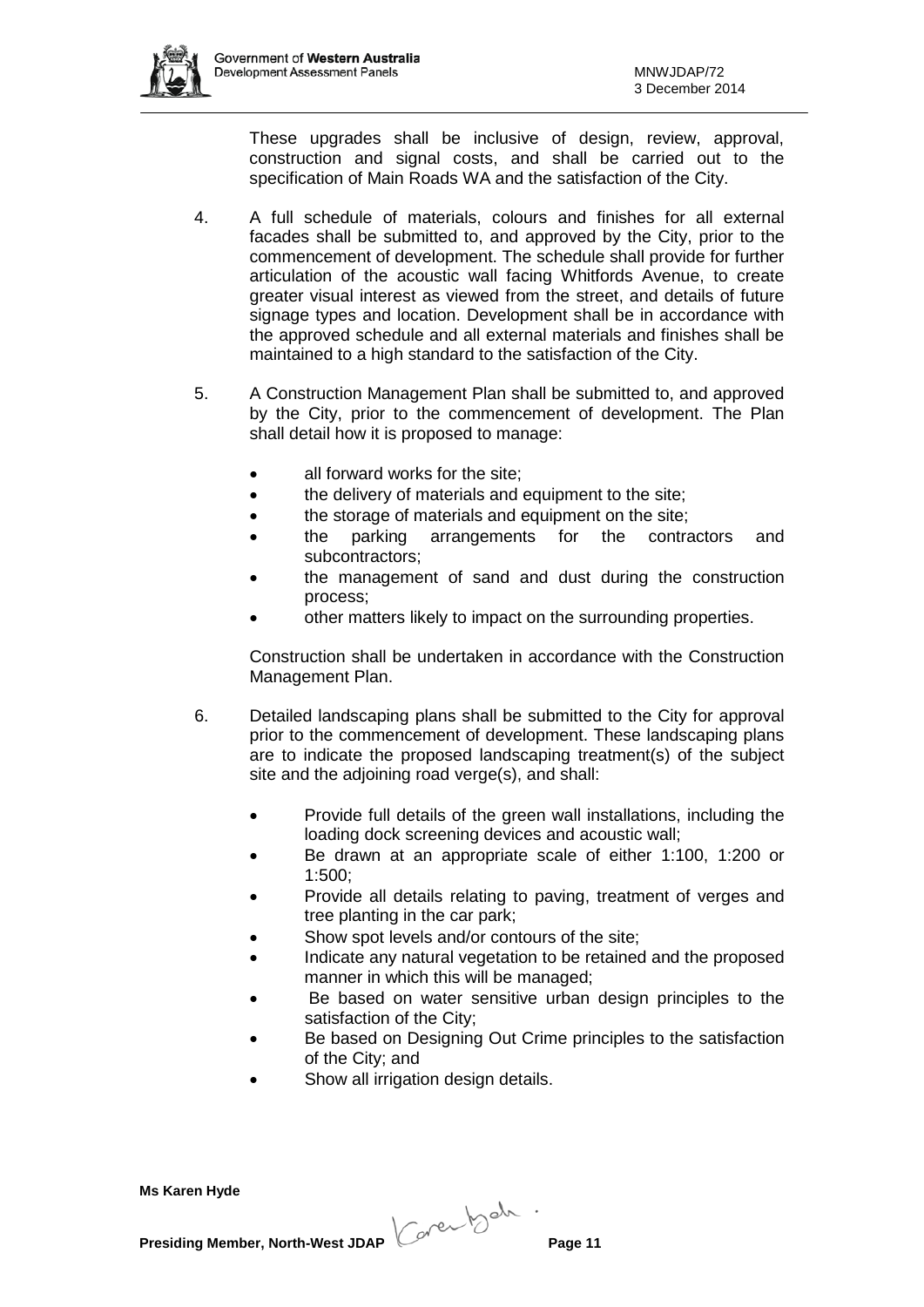

- 7. Landscaping and reticulation shall be established in accordance with the approved landscaping plans, Australian Standards and best trade practice prior to the development first being occupied and thereafter maintained to a high standard to the satisfaction of the City.
- 8. A Refuse Management Plan indicating the method of rubbish collection is to be submitted to the City prior to the commencement of development, and approved by the City prior to the development first being occupied.
- 9. An on-site stormwater drainage system, with the capacity to contain a 1:100 year storm of 24-hour duration, is to be provided prior to the development first being occupied, and thereafter maintained to the satisfaction of the City. Details of the proposed stormwater drainage system is required to be submitted to, and approved by the City, prior to the commencement of development.
- 10. All development shall be contained within the property boundaries.
- 11. Any proposed external building plant, including air conditioning units, piping, ducting and water tanks, being located so as to minimise any visual and noise impact on surrounding landowners, and screened from view from the street, and where practicable from adjoining buildings. Details of the location of such plant shall be submitted to, and approved by the City, prior to the commencement of development.
- 12. The parking bays, driveways and access points shall be designed in accordance with the Australian Standard for Off-street Car Parking (AS/NZS2890.1 2004) and Off-street Parking for People with Disabilities (AS/NZS2890.6 2009). Such areas are to be constructed, drained and marked prior to the development first being occupied, and thereafter maintained, to the satisfaction of the City. Details shall be provided to, and approved by the City, prior to commencement of development.
- 13. Bicycle parking facilities provided shall be designed in accordance with the Australian Standard for Off-street Car parking – Bicycles (AS2890.3-1993). Details of bicycle parking area(s) shall be provided to, and approved by the City, prior to the commencement of development.
- 14. The proposed advertised billboard shall not include fluorescent, reflective or retro reflective colours, and any illumination shall be low level and must not flash, pulsate or chase. Signage is to be established and thereafter maintained to a high standard to the satisfaction of the City.
- 15. Written approval from the City is required prior to the temporary closure of the area comprising 107 car parking bays in the north-east promenade area within Zone A. A traffic management plan shall be provided to, and approved by the City prior to the closure.

**Presiding Member, North-West JDAP Concerned to the Page 12**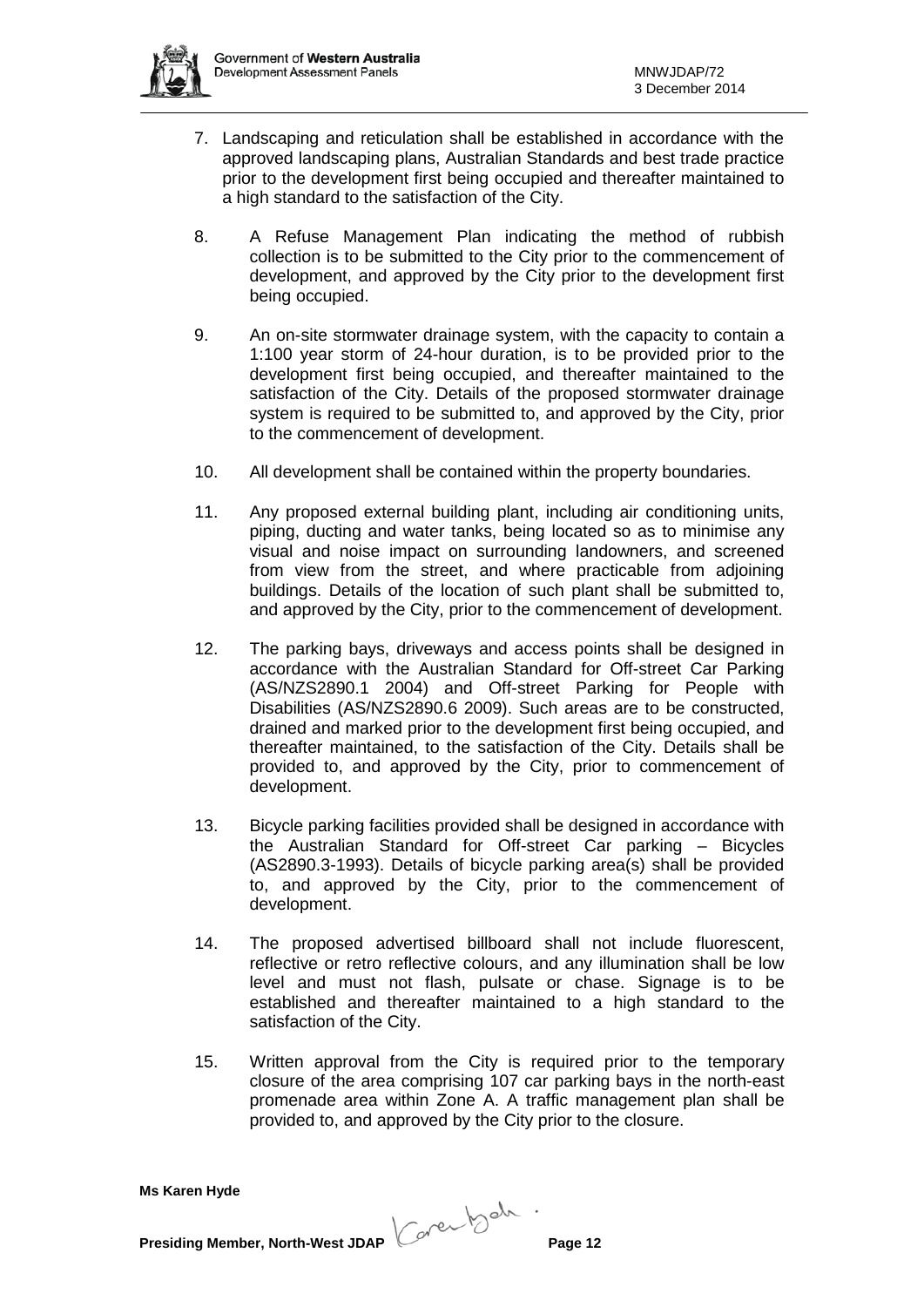

16. Zone C shall be occupied by 'Shop' or 'Department Store' land uses, as defined under the *City of Joondalup District Planning Scheme No.2.*

**Ms Karen Hyde**

**Presiding Member, North-West JDAP Concerned to the Page 13**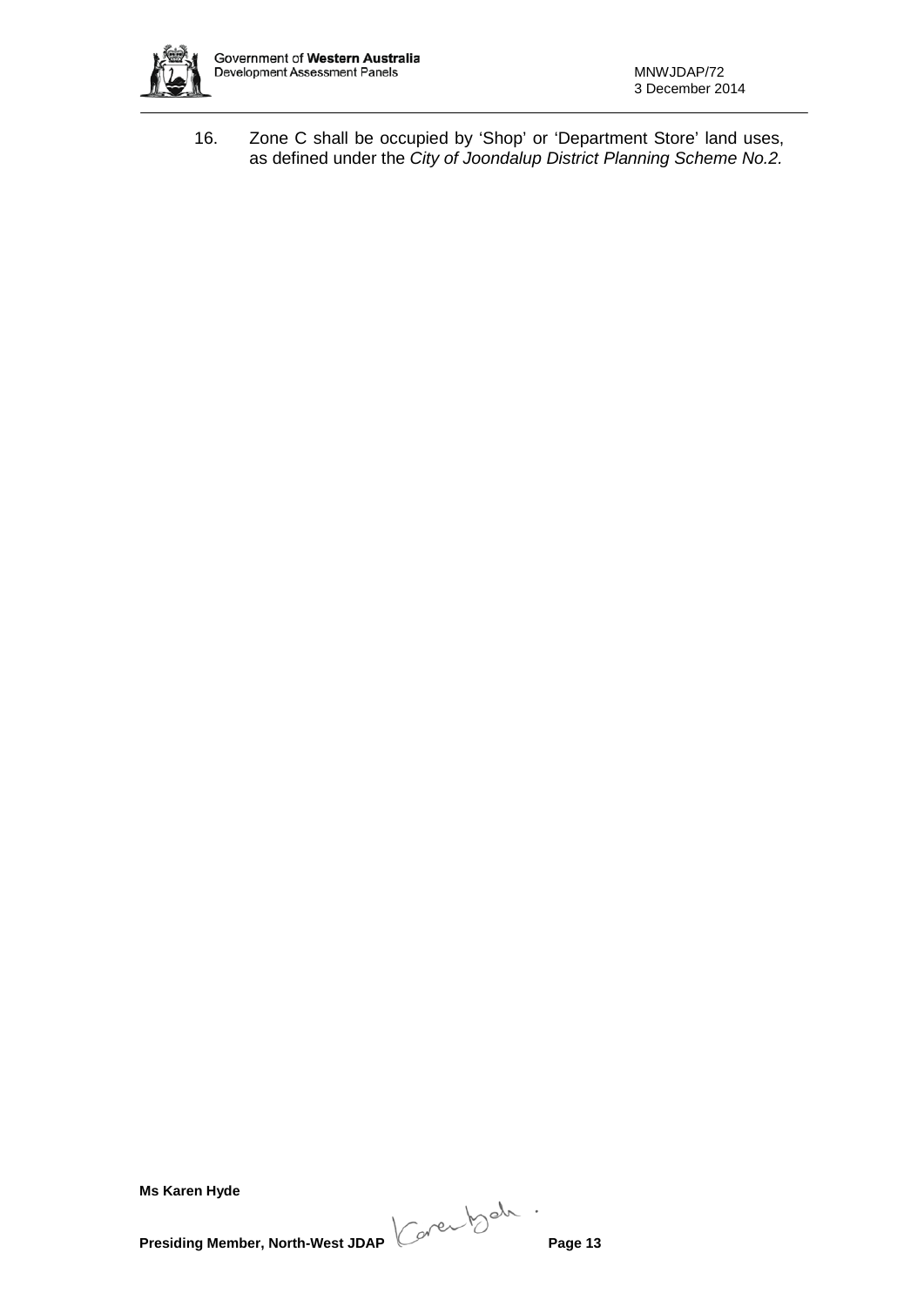

#### **Advice Notes:**

- 1. Further to condition 1, where an approval has so lapsed, no development shall be carried out without the further approval of the City having first being sought and obtained.
- 2. Further to condition 2 and 3, Main Roads WA propose that they will manage and deliver the works associated with the upgrade, with costs to be determined by an estimate for the proposed works prepared for Main Roads WA. Costs apportioned to the applicant are to be paid directly to Main Roads WA prior to the award of the road works contract.
- 3. Further to condition 15, traffic management plans must address the relocation of the taxi pick up and drop off area. It is also expected that traffic management for events include the provision of directional signage and traffic wardens in order to indicate the location of alternative parking areas and discourage verge parking.
- 4. The applicant is advised that noise emissions from the development shall comply with the provisions of the *Environmental Protection (Noise) Regulations 1997*.

### **AMENDING MOTION 1**

**Moved by:** Cr Chester **Seconded by:** Mr Higham

That an additional condition be made as follows:

17. A parking strategy shall be submitted to and approved by the City prior to development. The strategy shall include but not be limited to the applicant providing and effective mechanism for directing patrons to available parking bays.

**REASON:** To effectively manage parking within the site.

#### **The Amending Motion was put and CARRIED UNANIMOUSLY.**

#### **AMENDING MOTION 2**

**Moved by:** Mr Dick **Seconded by:** Mr Higham

The changes to conditions of approval be made as follows:

Condition 2 to read:

'2. The applicant shall coordinate with Main Roads WA and the City of Joondalup to produce a Transport Impact Assessment to determine the design of the Whitfords Avenue and Marmion Avenue intersection to the specification of Main Roads WA and satisfaction of the City prior to the commencement of development. This design shall align with the ultimate intersection design as planned. The Transport Impact

**Presiding Member, North-West JDAP Concerned to the Page 14**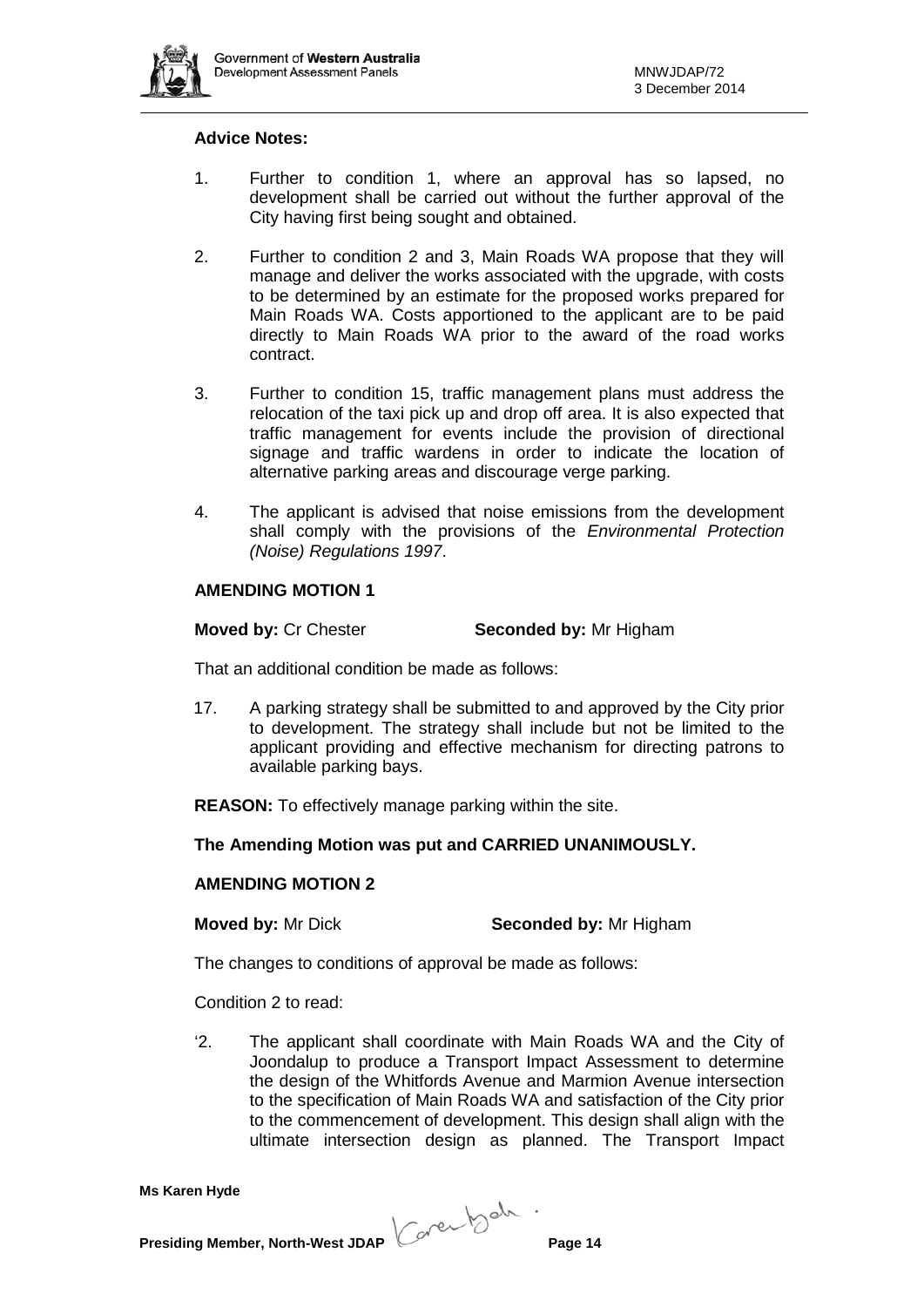

Assessment shall also include intersection analysis to address signal phasing and cycle times, including at the intersection of Whitfords Avenue and Dampier Avenue. All costs associated with the preparation of the Traffic Impact Assessment shall be at the expense of the applicant.'

The last paragraph of Condition 3 be amended and become a new Condition 4 as follows:

'4 All upgrades and works identified in the Traffic Impact Assessment as being required shall be inclusive of design, review, approval, construction and signal costs, and shall be carried out at the expense of the applicant and to the specification of Main Roads WA and the satisfaction of the City.'

The following conditions be renumbered accordingly.

**REASON:** To determine that all costs, upgrades and works identified in the Traffic Impact Assessment are to be at the expense of the applicant.

## **The Amending Motion was put and CARRIED UNANIMOUSLY.**

## **REPORT RECOMMENDATION / PRIMARY MOTION (AS AMENDED)**

#### **Moved by: Cr Norman <b>Seconded by: Cr Chester**

That the Metro North-West Joint Development Assessment Panel resolves to:

APPROVE DAP application reference DAP/14/00580 and accompanying plans date stamped DA-01 (Revision A), DA-A01 (Revision A), DA-A02 (Revision A), DA-B01(Revision A), DA-B02 (Revision B), DA-B03 (Revision B), DA-C01 (Revision A) DAC02 (Revision A), DA-C03 (Revision A), DA-C04 (Revision A) in accordance with Clause 6.9 of the *City of Joondalup District Planning Scheme No. 2*, subject to the following conditions:

#### **Conditions:**

- 1. This decision constitutes planning approval only and is valid for a period of two years from the date of approval. If the subject development is not substantially commenced within the two year period, the approval shall lapse and be of no further effect.
- 2. The applicant shall coordinate with Main Roads WA and the City of Joondalup to produce a Transport Impact Assessment to determine the design of the Whitfords Avenue and Marmion Avenue intersection to the specification of Main Roads WA and satisfaction of the City prior to the commencement of development. This design shall align with the ultimate intersection design as planned. The Transport Impact Assessment shall also include intersection analysis to address signal phasing and cycle times, including at the intersection of Whitfords Avenue and Dampier Avenue. All costs associated with the

**Presiding Member, North-West JDAP Concerned to the Page 15**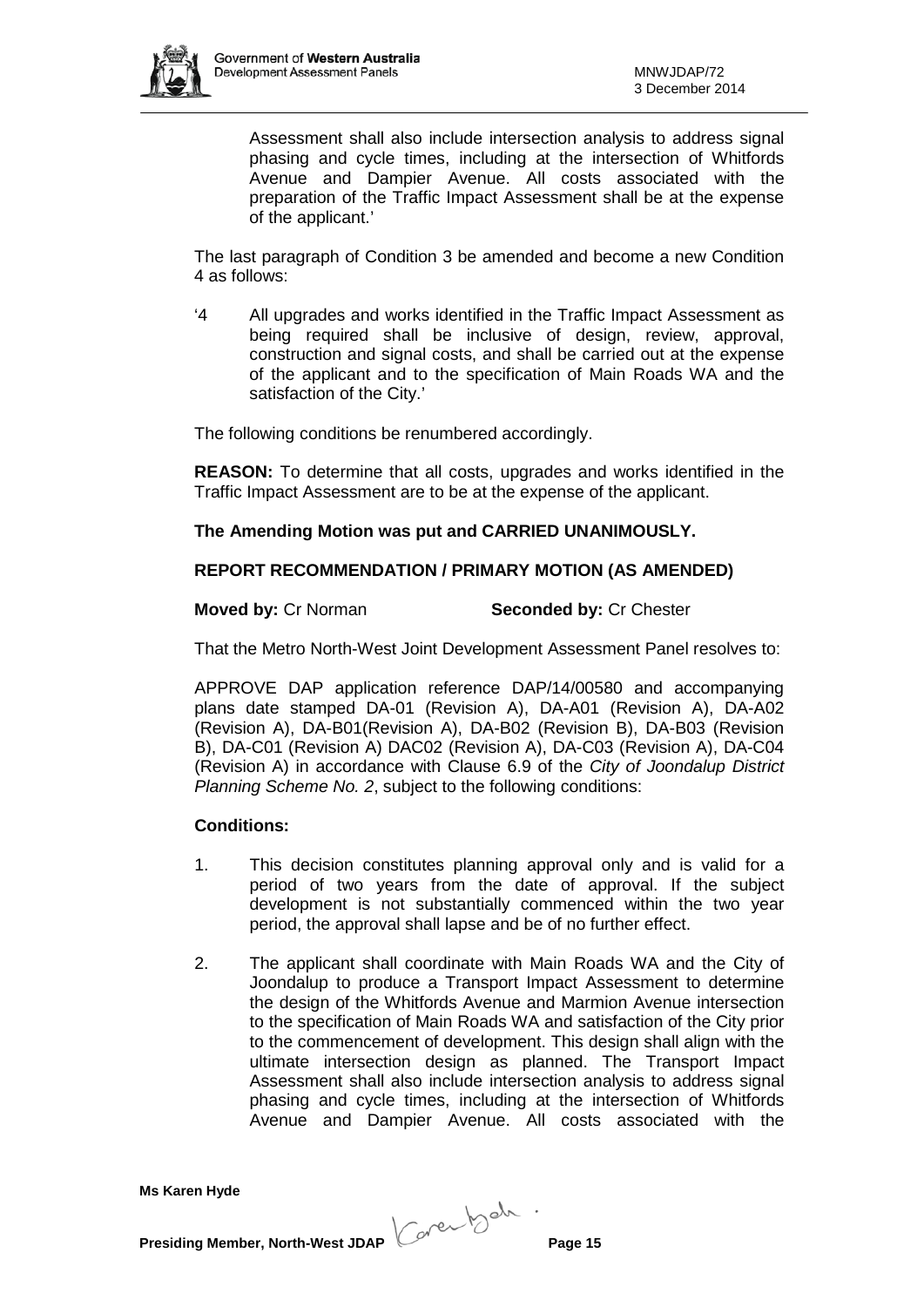

preparation of the Traffic Impact Assessment shall be at the expense of the applicant.

- 3. The following Marmion Avenue and Whitfords Avenue intersection turning movements shall be upgraded at the expense of the applicant, to the specification of Main Roads WA and satisfaction of the City, prior to the development first being occupied:
	- Southbound right turn
	- Westbound left turn
	- Eastbound left turn
	- Northbound left turn
- 4. All upgrades and works identified in the Traffic Impact Assessment as being required shall be inclusive of design, review, approval, construction and signal costs, and shall be carried out at the expense of the applicant and to the specification of Main Roads WA and the satisfaction of the City.
- 5. A full schedule of materials, colours and finishes for all external facades shall be submitted to, and approved by the City, prior to the commencement of development. The schedule shall provide for further articulation of the acoustic wall facing Whitfords Avenue, to create greater visual interest as viewed from the street, and details of future signage types and location.

Development shall be in accordance with the approved schedule and all external materials and finishes shall be maintained to a high standard to the satisfaction of the City.

- 6. A Construction Management Plan shall be submitted to, and approved by the City, prior to the commencement of development. The Plan shall detail how it is proposed to manage:
	- all forward works for the site;
	- the delivery of materials and equipment to the site;
	- the storage of materials and equipment on the site;
	- the parking arrangements for the contractors and subcontractors;
	- the management of sand and dust during the construction process;
	- other matters likely to impact on the surrounding properties.

Construction shall be undertaken in accordance with the Construction Management Plan.

7. Detailed landscaping plans shall be submitted to the City for approval prior to the commencement of development. These landscaping plans are to indicate the proposed landscaping treatment(s) of the subject site and the adjoining road verge(s), and shall: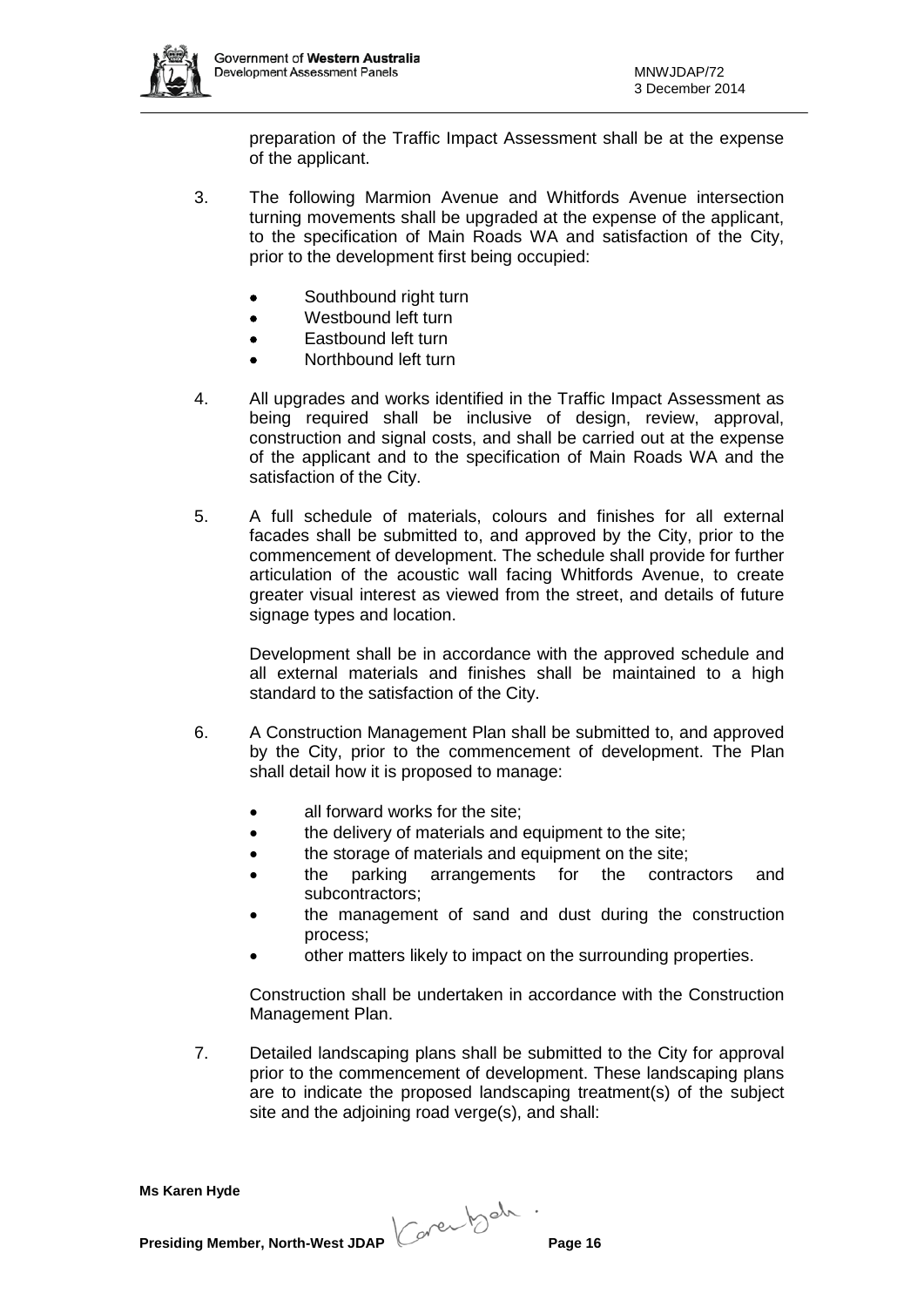

- Provide full details of the green wall installations, including the loading dock screening devices and acoustic wall;
- Be drawn at an appropriate scale of either 1:100, 1:200 or 1:500;
- Provide all details relating to paving, treatment of verges and tree planting in the car park;
- Show spot levels and/or contours of the site:
- Indicate any natural vegetation to be retained and the proposed manner in which this will be managed;
- Be based on water sensitive urban design principles to the satisfaction of the City;
- Be based on Designing Out Crime principles to the satisfaction of the City; and
- Show all irrigation design details.
- 8. Landscaping and reticulation shall be established in accordance with the approved landscaping plans, Australian Standards and best trade practice prior to the development first being occupied and thereafter maintained to a high standard to the satisfaction of the City.
- 9. A Refuse Management Plan indicating the method of rubbish collection is to be submitted to the City prior to the commencement of development, and approved by the City prior to the development first being occupied.
- 10. An on-site stormwater drainage system, with the capacity to contain a 1:100 year storm of 24-hour duration, is to be provided prior to the development first being occupied, and thereafter maintained to the satisfaction of the City. Details of the proposed stormwater drainage system is required to be submitted to, and approved by the City, prior to the commencement of development.
- 11. All development shall be contained within the property boundaries.
- 12. Any proposed external building plant, including air conditioning units, piping, ducting and water tanks, being located so as to minimise any visual and noise impact on surrounding landowners, and screened from view from the street, and where practicable from adjoining buildings. Details of the location of such plant shall be submitted to, and approved by the City, prior to the commencement of development.
- 13. The parking bays, driveways and access points shall be designed in accordance with the Australian Standard for Off-street Car Parking (AS/NZS2890.1 2004) and Off-street Parking for People with Disabilities (AS/NZS2890.6 2009). Such areas are to be constructed, drained and marked prior to the development first being occupied, and thereafter maintained, to the satisfaction of the City. Details shall be provided to, and approved by the City, prior to commencement of development.
- 14. Bicycle parking facilities provided shall be designed in accordance with the Australian Standard for Off-street Car parking – Bicycles

**Presiding Member, North-West JDAP Concerned to the Page 17**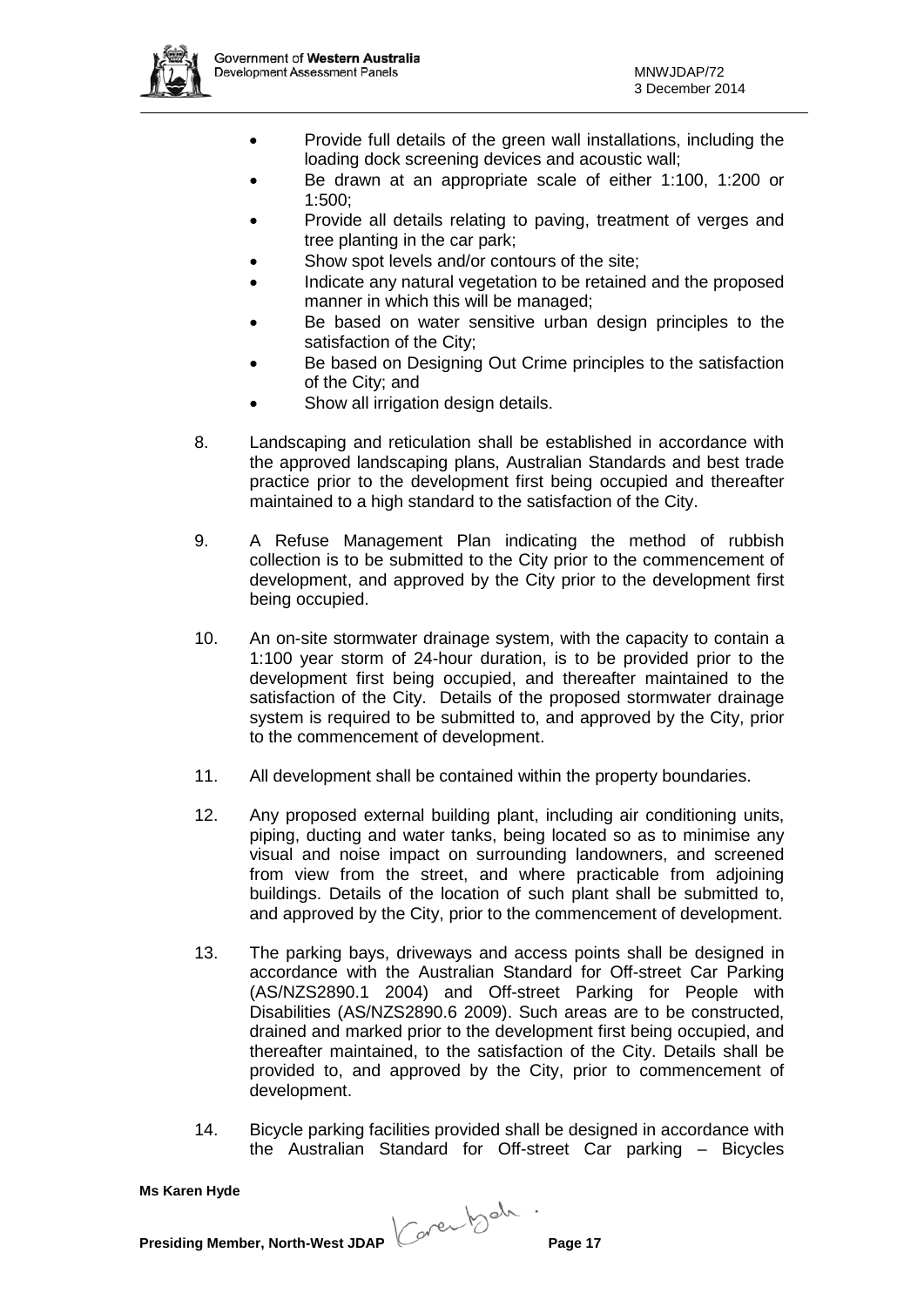

(AS2890.3-1993). Details of bicycle parking area(s) shall be provided to, and approved by the City, prior to the commencement of development.

- 15. The proposed advertised billboard shall not include fluorescent, reflective or retro reflective colours, and any illumination shall be low level and must not flash, pulsate or chase. Signage is to be established and thereafter maintained to a high standard to the satisfaction of the City.
- 16. Written approval from the City is required prior to the temporary closure of the area comprising 107 car parking bays in the north-east promenade area within Zone A. A traffic management plan shall be provided to, and approved by the City prior to the closure.
- 17. Zone C shall be occupied by 'Shop' or 'Department Store' land uses, as defined under the *City of Joondalup District Planning Scheme No.2.*
- 18. A parking strategy shall be submitted to and approved by the City prior to development. The strategy shall include but not be limited to the applicant providing an effective mechanism for directing patrons to available parking bays.

## **Advice Notes:**

- 1. Further to condition 1, where an approval has so lapsed, no development shall be carried out without the further approval of the City having first being sought and obtained.
- 2. Further to condition 2 and 3, Main Roads WA propose that they will manage and deliver the works associated with the upgrade, with costs to be determined by an estimate for the proposed works prepared for Main Roads WA. Costs apportioned to the applicant are to be paid directly to Main Roads WA prior to the award of the road works contract.
- 3. Further to condition 15, traffic management plans must address the relocation of the taxi pick up and drop off area. It is also expected that traffic management for events include the provision of directional signage and traffic wardens in order to indicate the location of alternative parking areas and discourage verge parking.
- 4. The applicant is advised that noise emissions from the development shall comply with the provisions of the *Environmental Protection (Noise) Regulations 1997*.

**The Report Recommendation / Primary Motion (as amended) was put and CARRIED UNANIMOUSLY.**

**9. Form 2 – Responsible Authority Reports - Amending or cancelling DAP development approval** Nil.